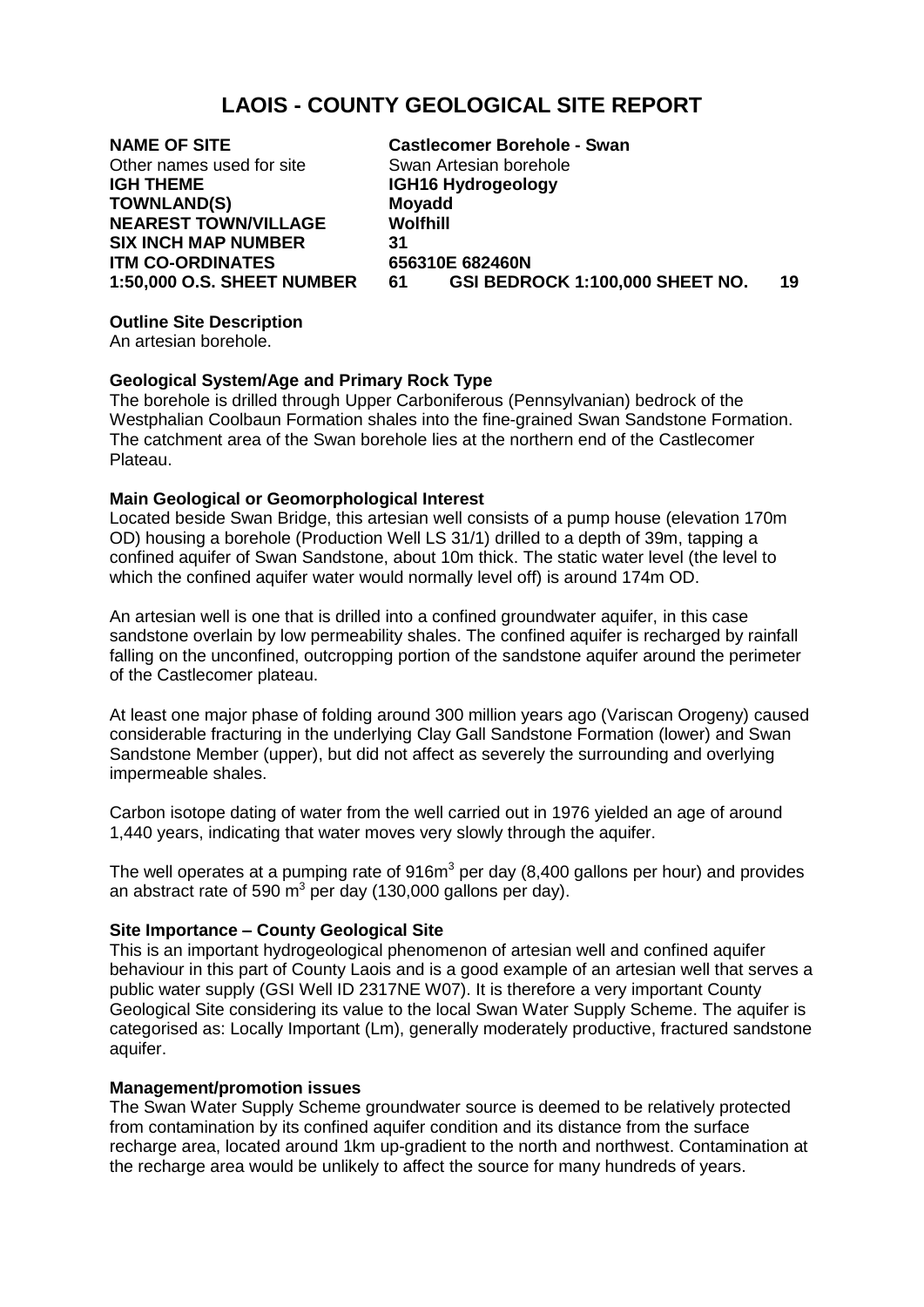

Pumphouse and works at Swan Public Water Supply Scheme. Clogh River to right near trees.



Swan Public Water Supply Scheme viewed from Swan Bridge.